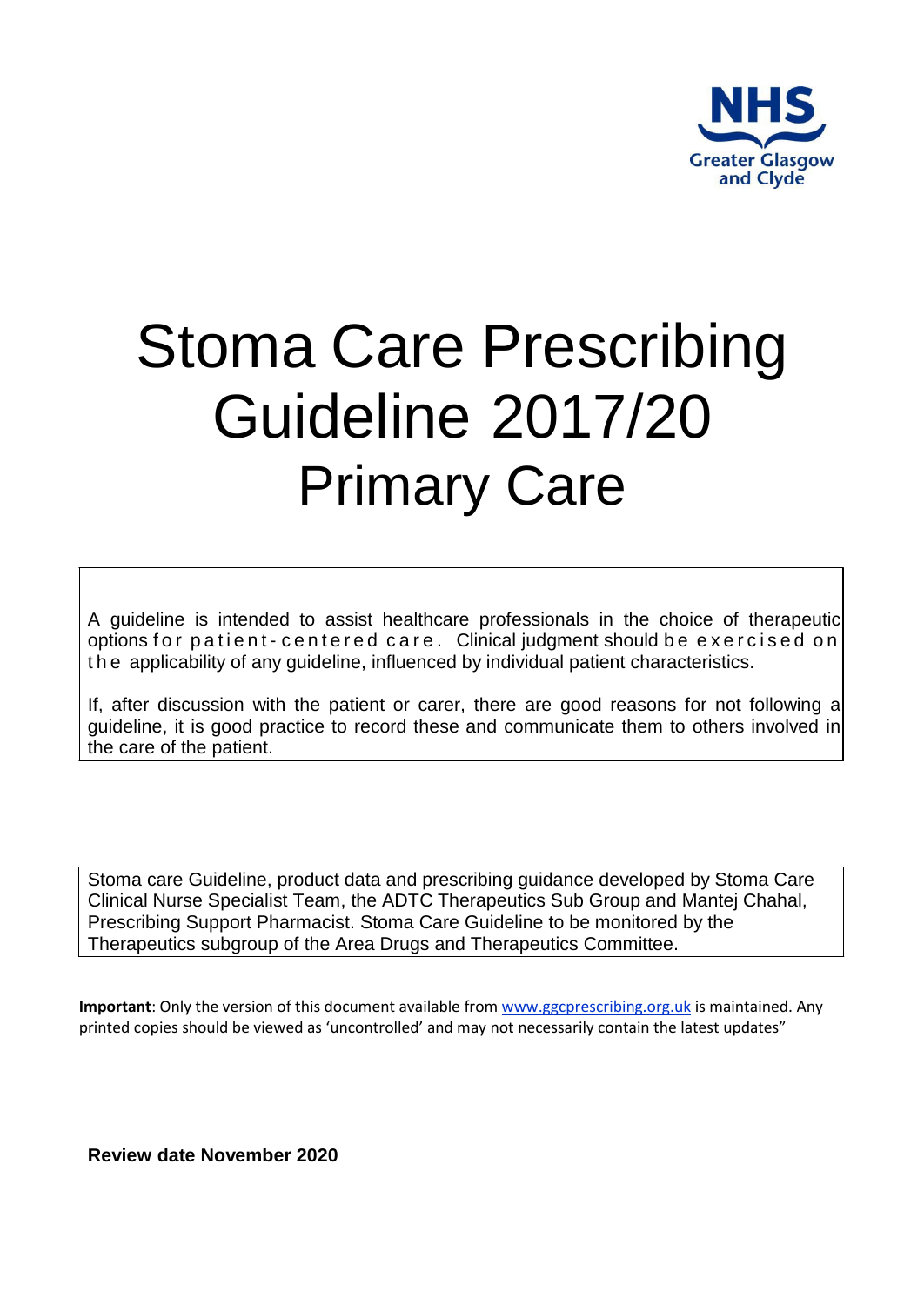# **Foreword**

This document has been developed by the Clinical Nurse Specialist Stoma Care (CNSSC) team with the ADTC Therapeutics Sub Group for primary care. However, the contents may also be of value to other health care settings.

This document is designed to offer guidance when prescribing Stoma care products and information on the different types of appliances and accessories that may be used by patients with a Stoma; and if prescriptions for items should be acute for short term use and review or repeat prescriptions for regular use.

The aim is to provide advice on responsibilities of the multi-disciplinary team with guidance on reasonable quantities when prescribing provided in tables at the end for quick referral. Detailed information about all ranges of products or advice on selection of specific products is out with the scope of this document; however clinicians should refer to Acute Stoma Appliances Formulary; Scottish Drug Tariff; and Table 3 on cost effective choices.

Implementing a Stoma guideline provides assurance that the products being used in practice have been assessed as suitable for use, effective both clinically and in terms of cost, acceptable to patients/clinicians and are supported by base.

When using the guideline prescribers should follow the principles of mindful prescribing, taking into account the volume and duration of products prescribed.

The guideline will provide a tool for measuring prescribing practice; identify the products required to support patient independence in primary care and make best use of resources. The guideline can be used as an integral part of an education tool for clinicians to support patient care across NHSGGC, Primary Care.

**Signature** 

Gavin Gorman

NMP Lead

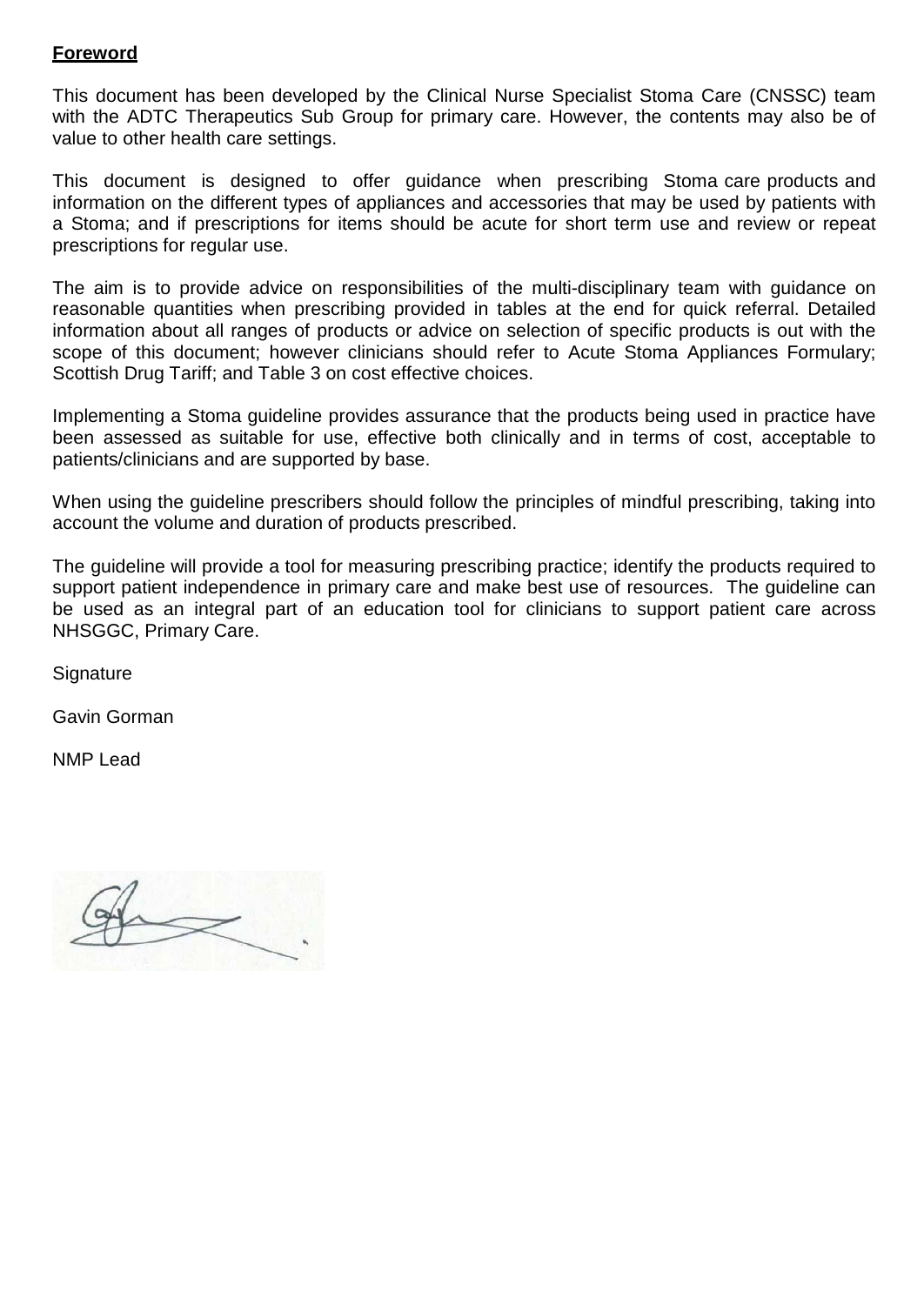# **NHS Greater Glasgow and Clyde Stoma Guideline Primary Care**

## **Contents:**

# **NHSGGC Guidance Summary Table**

| Responsibilities of Stoma Specialists                                                                              |      |
|--------------------------------------------------------------------------------------------------------------------|------|
| <b>Responsibilities of GP Practice</b>                                                                             | 5    |
| Additional Key Messages for all HCPs                                                                               | 6, 7 |
| Appliances and Accessories for Stoma Appliances (Table 1)                                                          | 8,9  |
| Accessories: skin protectants and deodorants (Table 2)                                                             | 10   |
| Summary guidance and triggers for contacting Clinical Nurse Specialist<br>Stoma Care and contact details (Table 3) | 11   |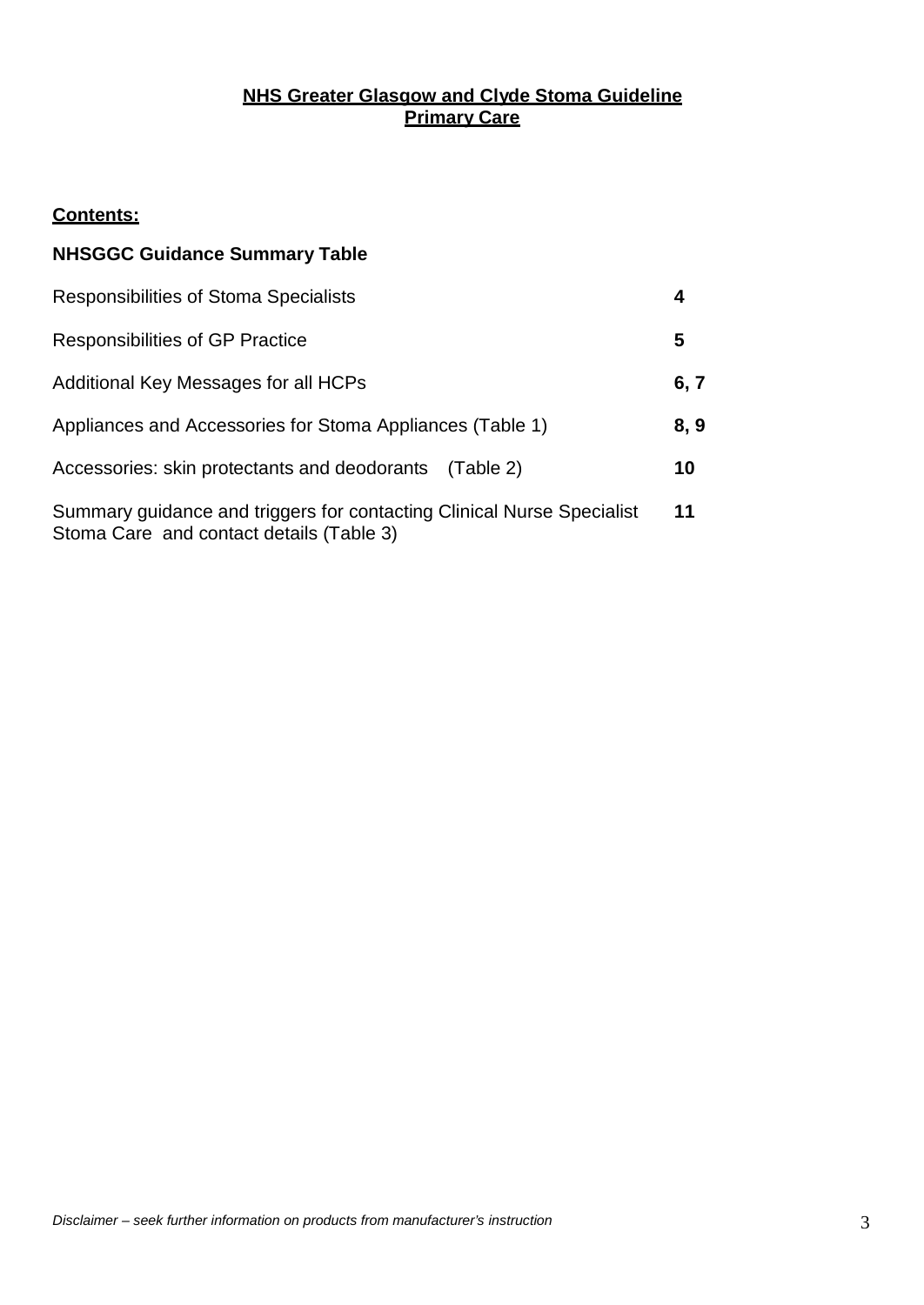Key messages provide guidance for HCPs involved in the management of a patient with a Stoma to deliver a high quality service, which will in turn support the patient to maintain independence and well being.

#### **Key messages:**

**Responsibilities of the Clinical Nurse Specialist Stoma Care (CNSSC) whilst in acute care in preparation for patient discharge to community or on follow up appointments**

#### *New Stoma patient on discharge from hospital*

#### **Appliances and accessories on repeat prescription product choice**

- 1. Agree with the patient the most appropriate stoma care appliances to suit their needs, including expectations of wear time and quantity required on prescription
- *2.* Agree with the patient if accessories are required and appropriate wear time, usage and expected duration of use prior to review
- 3. It would not be expected that patients would routinely require accessories at this stage; however exceptions may include products such as belts which can help secure appliances for those with dips in the skin.
- 4. Wherever possible, agree a named person at the GP practice for managing prescription requests.
- 5. Ensure patient has DAC contact details if required. Consider method of receipt of prescription request e.g. electronic transfer, fax, email, post. It is recommended that if prescriptions are posted to contractors, a record is kept and if possible a certificate of posting obtained (to help with any queries regarding missing prescriptions).

#### **Access to products**

- 1. Ensure that appliances are available on the Drug Tariff.
- 2. Provide the patient with the opportunity to access products either through a community pharmacy or dispensing appliance contractor (DAC). With clear guidance on role of each to prevent replicating scripts and reduce waste
- 3. Inform patient/carer how to obtain ongoing supplies and that all prescription requests should be initiated by the patient / carer
- 4. Make patient aware of the prescription turnaround time and further time taken for receipt by DAC before delivery will be despatched
- 5. Inform the patient's GP about their Stoma appliance requirements, including any specific patient needs.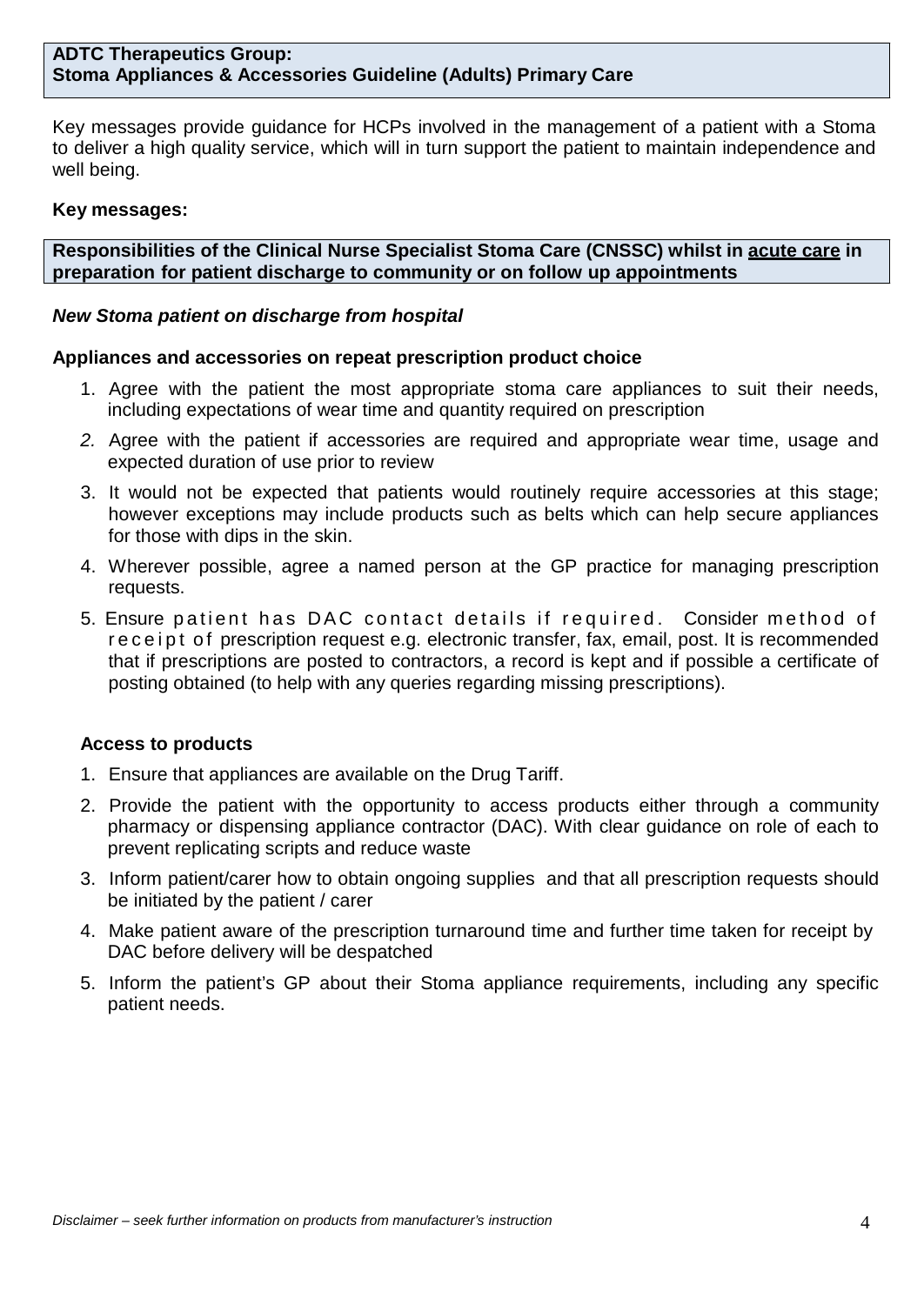# **Established patient after CNSSC**

#### **Ongoing assessment**

- 1. Discuss with patients use of appliances and accessories to ensure these continue to meet their needs or changes
- 2. Initiate product changes if required with proposed review date for practice and alert change to regimen
- 3. Ensure patient knows how to access their CNSSC in future or in the event of any change to condition to ensure patient well being

**Patients should be encouraged to order when they get to a defined threshold quantity to allow sufficient time for delivery.**

**Patients should be advised to avoid stock piling as products have a recommended shelf life and are influenced by changes in temperature.**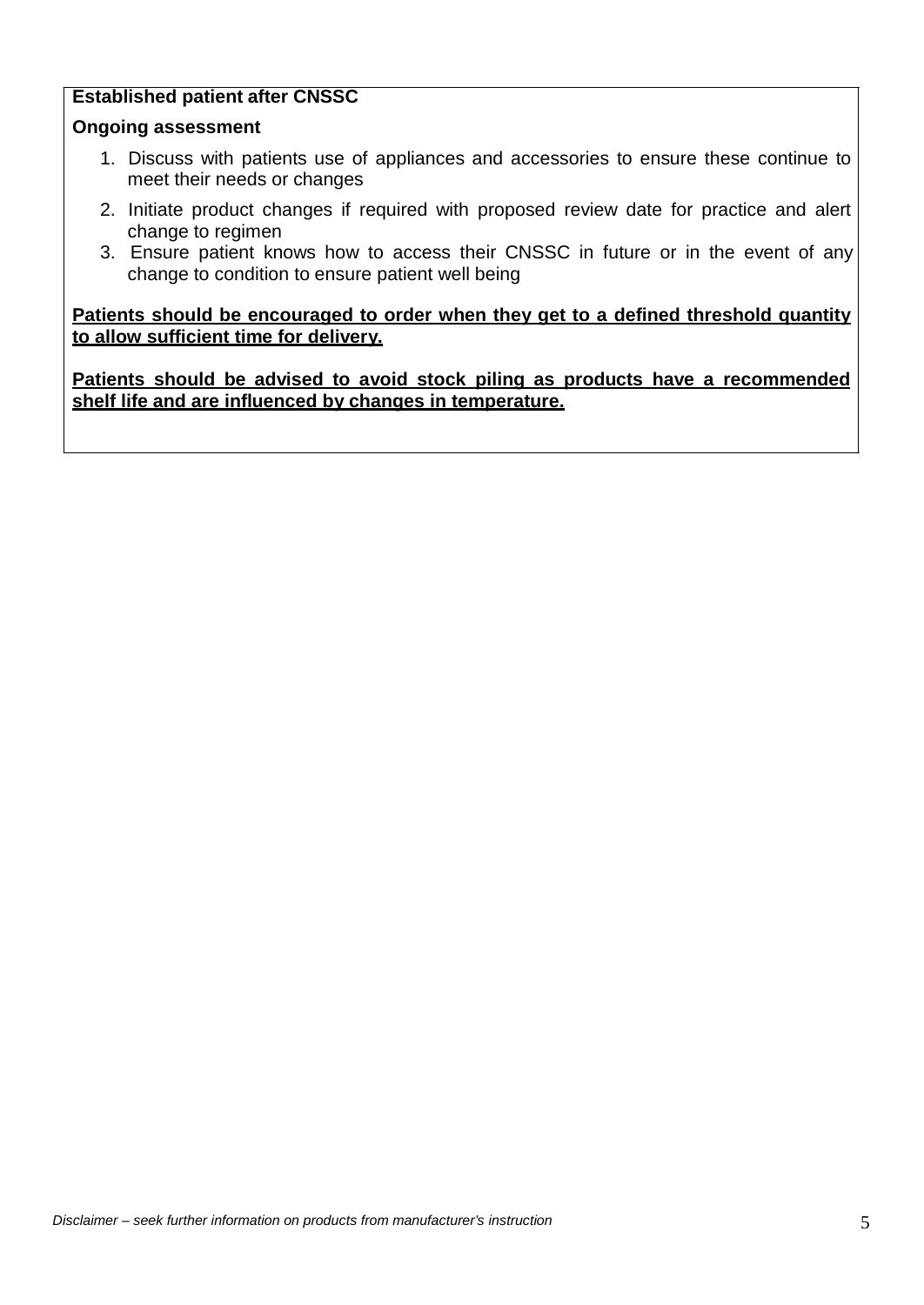#### **Key messages:**

#### **Responsibilities of the GP Practice prescribing products to meet patient needs**

- 1. The CNSSC will inform the GP of the initial stoma care requirements either directly or via a Dispensing Appliance Contractor (DAC).
- 2. Prescriptions thereafter should be initiated by the patient via GP or a DAC as required.
- 3. The practice should not issue retrospective prescriptions requested by the dispensing contractor.
- 4. The dispensing contractor must receive the prescription **PRIOR** to the delivery of items.
- 5. Nb If the dispensing contractor delivers item(s) prior to receiving a prescription, they risk not obtaining a prescription to cover that supply if the item(s) is not considered to be necessary/ appropriate. The only exception to this might be in an emergency. E.g. patient runs out of supplies over a holiday period or due to increased need between usual order delivery due to unforeseen medical problem such as diarrhoea with increased bag usage.
- 6. To support the patient in "mindful prescribing" the practice should be aware of patients "normal" usage to help highlight variances which may be due to patient having challenges in managing Stoma and maintenance of peristomal skin integrity.
- 7. If patient encounters any challenges the practice should have a consultation in the first instance to explore these and provide support (Tables 1-3).
- 8. If symptoms persist or patient/GP wishes a referral can be made to the Stoma Team (Table 3).
- 9. Print prescription for patient/carer or send to dispensing contractor within the agreed turnaround time and by the agreed method of dispatch.
- 10.Document any communication from the dispensing contractor and CNSSC in the patient's clinical record.
- 11.Stop or adjust treatment/management on the advice of the CNSSC and agreement of the GP. (Maintain patient's records)
- 12.Patient should be aware of the prescription turnaround time prior to receipt of DAC delivery.
- 13.When a patient dies, the prescriber should inform the dispensing contractor so that any prescriptions (including repeat dispensing prescriptions) that have not yet been sent or dispensed may be retrieved and destroyed, to prevent distress to family and waste of resources.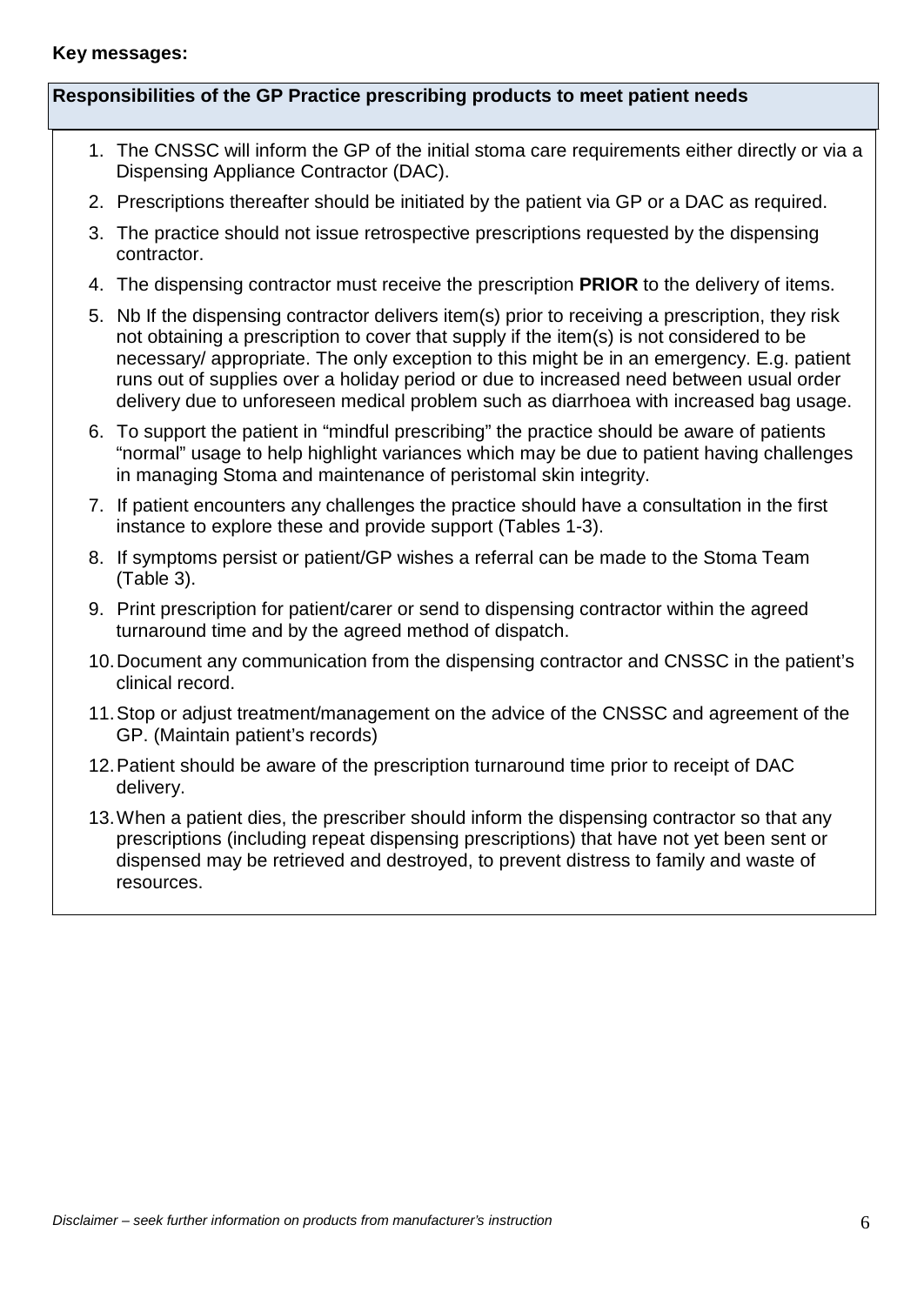*Key messages for all HCPs to promote safe, cost effective prescribing to support the patient to self manage their stoma*

Aim: K*eep stoma care as simple as possible to minimise the impact of having a stoma for the individual. Use of accessories needs to be assessed on an individual basis and only prescribed when required.*

#### **Consideration should be made to the following patient needs prior to prescribing:**

#### **Barrier sprays/wipes and adhesive removers**

- Peristomal skin on removal of appliances may initially be pink in appearance; similar to appearance of skin after removing a plaster. This is transient and produced by action of hydrocolloid content promoting blood flow to the skin. It is important to distinguish between a normal physiological response and sensitivity to a product and reassure the patient accordingly
- Prior to initiating barrier products ensure that any underlying causes for skin reaction have been explored e.g. ensure appliance is a good fit and there is no reaction to adhesive
- Barrier wipes/sprays/creams are used as skin protection when an adverse reaction occurs to the peristomal skin e.g. due to an ill fitting bag or reaction to adhesive
- There will always be exceptions when patients' skin is easily compromised and skin barrier sprays/wipes and adhesive removers may still be required for either short or longer term use e.g. patient has fragile skin due to long term steroid use
- Patient should have skin care products introduced one at a time to determine which is most effective.
- Patient should be advised to use sparingly to ensure subsequent appliances adhere to skin and prevent leakage.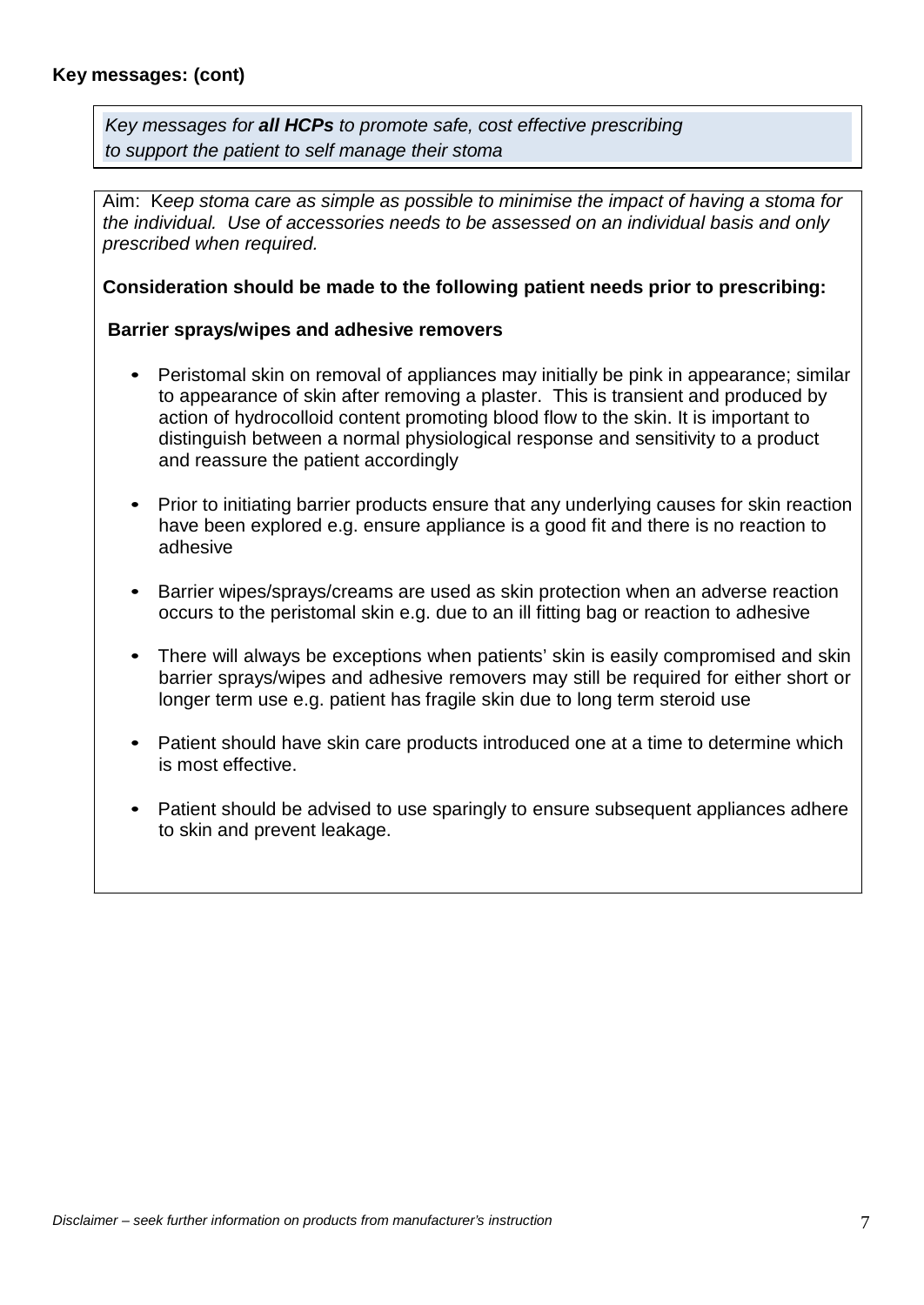## **Table 1: - APPLIANCES AND ACCESSORIES: Prescribing Guidelines for Stoma Appliances**

#### **(nb open bags are drainable; closed bags are not drainable)**

# **Nb: Variances may indicate acute or long term patient challenges in self managing their stoma**

#### **Ileostomy**

| <b>Product</b>          | <b>Prescription direction</b>    | Usual monthly quantity | <b>Notes</b>                            |
|-------------------------|----------------------------------|------------------------|-----------------------------------------|
| One piece drainable bag | Change every 1-2 days            | $20 - 30$ bags         | Unit of issue varies usually 30 per box |
| Two piece<br>Base plate | Change base plate every 2-3 days | 10 - 15 base plates    | Unit of issue varies $5 - 10$ per box   |
| Two piece drainable bag | Change bag every 2-3 days        | 10 - 15 bags           | Unit of issue 30 per box                |

#### **Colostomy**

| One piece closed bag     | Change 1-3 times daily                    | $30 - 90$ bags        | Unit of issue varies usually 30 per box                                                                                           |
|--------------------------|-------------------------------------------|-----------------------|-----------------------------------------------------------------------------------------------------------------------------------|
| One piece drainable bag  | Change every 1-2 days                     | $20 - 30$ bags        | Unit of issue varies usually 30 per box<br>Recommended if stool is loose this may be long<br>or short term or patient preference  |
| Two piece<br>Base plates | Change base plate every 2-3 days          | $10 - 15$ base plates | Unit of issue varies usually $5 - 10$ per box                                                                                     |
| Two piece closed bag     | Change bag 1-3 times daily as<br>required | 30 - 90 bags          | Unit of issue 30 per box                                                                                                          |
| Two piece drainable bag  | Change every 1-2 days                     | $15 - 30$ bags        | Unit of issue varies, usually 30 per box<br>Recommended if stool is loose this may be long<br>or short term or patient preference |

#### **Urostomy**

| One piece closed bag with tap    | Change every 1-2 days            | $15 - 30$ bags      | Units of issue varies 10 -30 per box                  |
|----------------------------------|----------------------------------|---------------------|-------------------------------------------------------|
| Two piece urostomy<br>Base plate | Change base plate every 2-3 days | 10 - 15 base plates | Unit of issue varies $5 - 10$ per box                 |
| Bag                              | Change bag every 2-3 days        | 10 - 15 bags        | Unit of issue varies 10 -30 per box                   |
| Night drainage bags with tap     | 1-2 per week                     | $10 - 15$ bags      | Bags are drainable and reusable<br>Usually 10 per box |
| Night drainage bags single use   | per night                        | 30 bags             | Bags are not reusable<br>10 per box                   |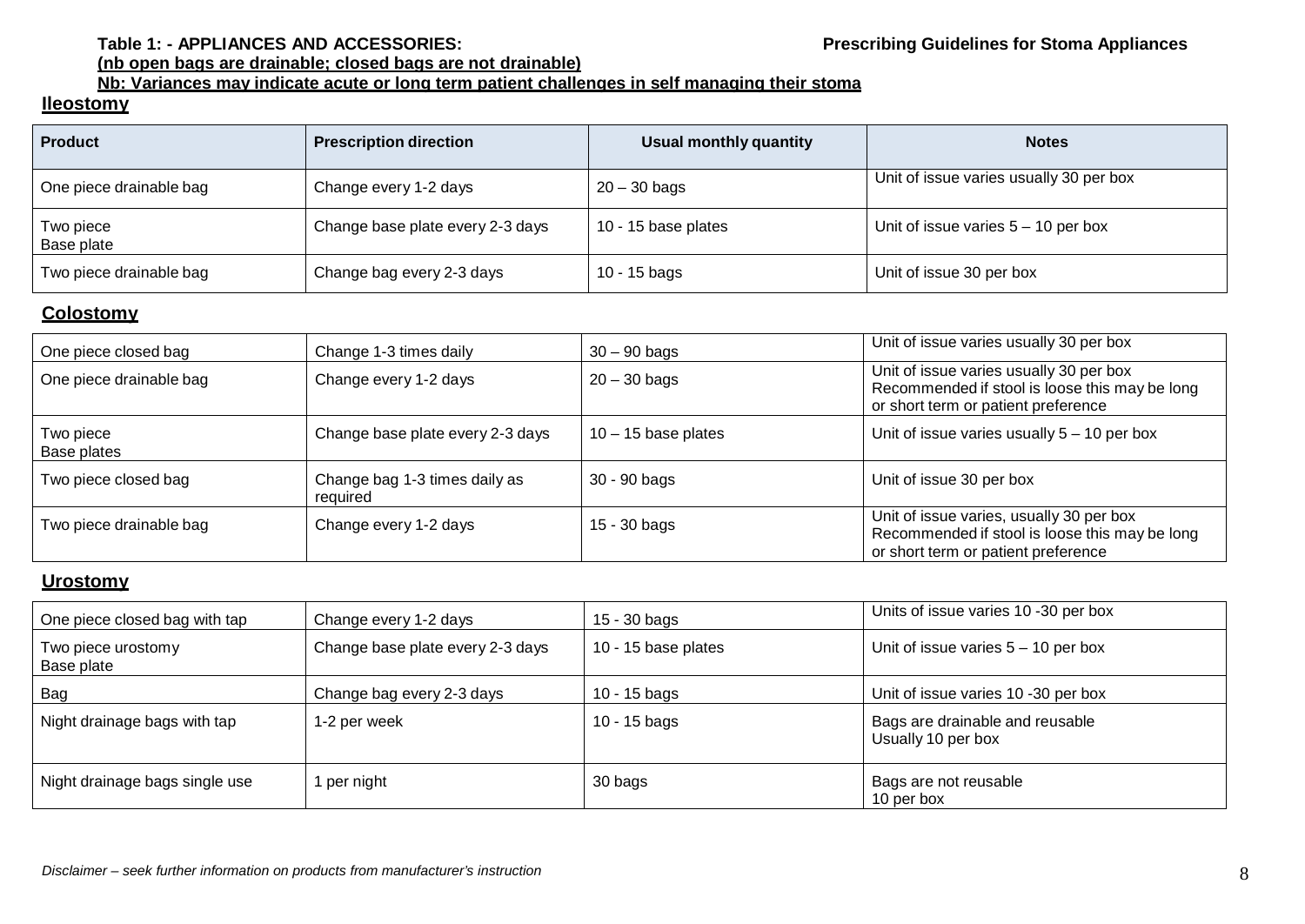# **Table 1(cont): APPLIANCES AND ACCESSORIES**

 $\overline{a}$ 

| Prescribing Guidelines for Stoma Accessories. These are not routinely required. Refer to Table 3 for more detail on use of skin protectants |  |
|---------------------------------------------------------------------------------------------------------------------------------------------|--|
|---------------------------------------------------------------------------------------------------------------------------------------------|--|

| <b>Product</b>           | Approx freq of use                                     | Monthly quantity if required        | <b>Notes</b>                                                                                                                          |
|--------------------------|--------------------------------------------------------|-------------------------------------|---------------------------------------------------------------------------------------------------------------------------------------|
| Adhesive remover spray   | Use sparingly                                          | 1-2 cans per month                  | For use when there is discomfort with bag removal due to sensitive or hairy skin<br>which makes adhesive contact difficult to remove. |
| Adhesive remover wipes   | 1 wipe for bag                                         | 30 wipes in one box                 | *Apply sparingly to reduce risk of sensitivity or interference with adhesive                                                          |
|                          |                                                        |                                     | properties of subsequent appliance application                                                                                        |
| Skin protective spray    | Use sparingly                                          | 1 spray can x 6 per year            | Short or long term for broken or sensitive skin. Provides a protective silicone layer                                                 |
| (silicone based)         |                                                        |                                     | to epidermis; which can be effective for up to three days. Use in conjunction with                                                    |
| Skin protective wipes    | Use sparingly                                          | 30 wipes x 12 per year              | general cleansing with tap water and dry wipes or non perfumed soap. Do not use                                                       |
|                          |                                                        |                                     | with barrier creams as these serve a similar function                                                                                 |
| <b>Barrier creams</b>    | Use sparingly                                          | $1 - 2$ tubes for acute script with | May be use short or long term for broken or sensitive skin.                                                                           |
|                          |                                                        | three monthly review                | Use sparingly; excess use can inhibit adhesion of appliance.                                                                          |
| <b>Skin fillers</b>      | As per bags used                                       | Usually 1 washer/seal per           | If skin creases or dips are present, making a seal difficult to achieve and risking                                                   |
| (washers, paste, seal)   |                                                        | bag change. Paste is variable       | leakage then fillers pastes/ washers can be used to provide a seal between base                                                       |
|                          |                                                        | 1-3 tubes. Use each time bag        | plate and skin.                                                                                                                       |
|                          |                                                        | is changed                          |                                                                                                                                       |
| Deodorants               | Spray with bag removal or when                         | 1 spray; up to 12 a year            | To assist with dispersing odour at bag change.                                                                                        |
|                          | draining bag                                           |                                     | Alternatives -household air freshener can be used at home.                                                                            |
| Lubricating gels         | Can be of value for periods when                       | 1 bottle per month or one           | Individual sachets are helpful for patients who require bag change outside their                                                      |
|                          | pancaking occurs and can be                            | sachet per bag.                     | home                                                                                                                                  |
|                          | placed in bag prior to use.                            | A small amount of fluid is          | Alternatives:                                                                                                                         |
|                          |                                                        | inserted into bag to provide        | A few drops of baby oil or cooking oil can be used as an alternative.                                                                 |
|                          |                                                        | lubrication, .                      | Place small piece of screwed up tissue inside pouch to keep the sides apart                                                           |
|                          |                                                        |                                     | Blowing some air into pouch before applying                                                                                           |
| Baseplate extenders      | $1 - 3$ extenders                                      | 1-3 extenders Use each time         | Required for extra security if the patient has a hernia or skin creases as it                                                         |
| (for one and two-piece   |                                                        | bag is changed                      | increases adhesive area. Unit of issue varies                                                                                         |
| systems)<br>Stoma powder |                                                        | 1 bottle as one off script in       | Will be used in the short term to dry moisture on excoriated skin.                                                                    |
|                          | Apply sparingly to moist<br>excoriated peristomal skin | first instance and review           | Do not use with barrier creams or sprays.                                                                                             |
|                          |                                                        |                                     | Assess skin to exclude any underling dermatological conditions or infection.                                                          |
| Cotton pouch covers      | Used when perspiration is                              | 1 bag and one spare                 | Used in hot weather or for more active patients when perspiring. Washable and                                                         |
|                          | problematic for patient                                | Units of issue varies               | reusable. nb, older bags do not have a soft covering and the plastic can cause                                                        |
|                          |                                                        |                                     | sweat rash/discomfort                                                                                                                 |
| Hernia support belts     | If required; may be worn at all                        | 3 per year                          | Following CNS review support belts are fitted for correct size. Provides support for                                                  |
|                          | times or during exercise /activity                     |                                     | parastomal; hernias; can be used to help prevent hernias occurring; and, improve                                                      |
|                          |                                                        |                                     | aesthetic appearance for patient.                                                                                                     |
| Belts: first belt to be  | One worn most of the time may                          | 1 per month                         | Washable and reusable. Use when necessary to allow bag to conform into dips,                                                          |
| provided by acute sector | be removed at night                                    |                                     | reducing risk of leakage. May be required for long term use.                                                                          |
| Stoma underwear          | Pouch can be left over                                 | 9 per year.                         | Not recommended for routine prescribing; may be considered on a case by case                                                          |
| Have pockets for Stoma   | underwear; tucked in or use of                         | general advice provided by          | basis.                                                                                                                                |
| bag in place and a       | lycra type clothing as per patient                     | CNSSC on clothing worn              |                                                                                                                                       |
| higher waistband         | preference.                                            | when stoma is formed                |                                                                                                                                       |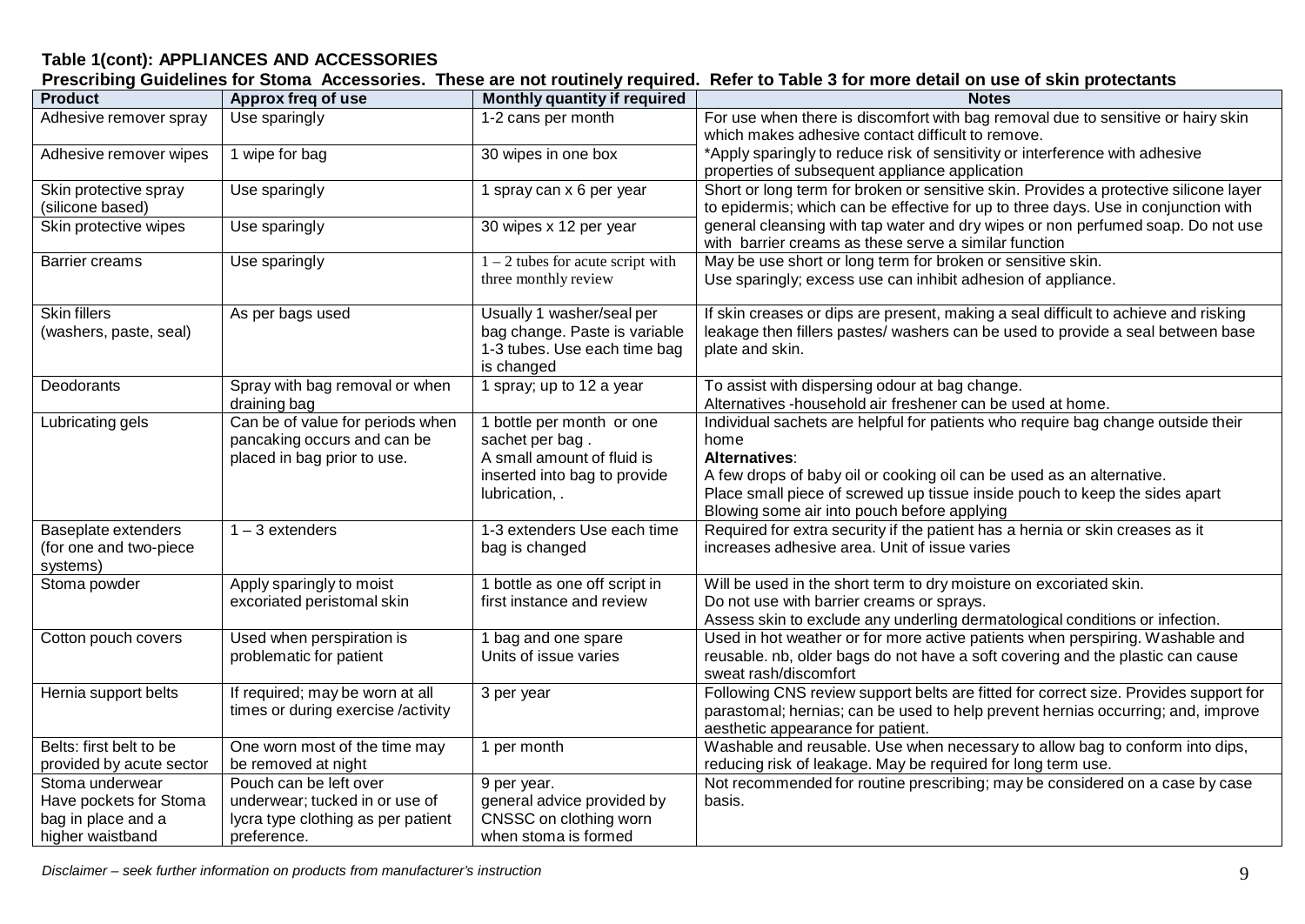#### **Table 2: Accessories: skin protectants and deodorants**

**Accessories for maintenance of skin integrity and odour control in stoma care; treatment of excoriation around peri wound margins and incontinence dermatitis; when required. Below is a selection of some of the recommended cost effective options available. Always be aware when assessing a patients' needs to supply items that are cost effective.**

| <b>1. ADHESIVE REMOVERS</b>                                              |                |        |                      |  |
|--------------------------------------------------------------------------|----------------|--------|----------------------|--|
| Product                                                                  | quantity       | cost   | per one ml actuation |  |
| <b>Adhesive remover bottles /sprays</b>                                  |                |        |                      |  |
| Opus Lift Plus 360                                                       | 50ml Spray     | £6.40  | 12p                  |  |
| Opus Lift Plus 360 Citrus                                                | 50ml Spray     | £6.40  | 12p                  |  |
| <b>Adhesive remover wipes</b>                                            |                |        | one unit             |  |
| Universal removal wipes, Hollister                                       | 50 wipes       | £13.06 | 26p                  |  |
| 2. SKIN PROTECANT BARRIERS                                               |                |        |                      |  |
| <b>Barrier applicators in line with acute care and national contract</b> |                |        | one applicator       |  |
| Aspen no sting barrier foam applicators                                  | $1ml \times 5$ | £2.60  | 52p                  |  |
| Medicare Plus Medi Derm S                                                | $1ml \times 5$ | £3.70  | 74 <sub>p</sub>      |  |
| one ml actuation<br><b>Barrier sprays</b>                                |                |        |                      |  |
| Aspen Sorbaderm no sting barrier spray                                   | 28 mls         | £4.80  | 17 <sub>p</sub>      |  |
| Medicare Plus Medi Derma S aerosol                                       | 50 mls aerosol | £8.95  | 18p                  |  |
|                                                                          | 30 mls pump    | £5.35  | 17p                  |  |
| <b>Barrier skin wipes</b>                                                |                |        |                      |  |
| Clinimed Clinisheild wipes (small wipe)                                  | 50 wipes       | £14.17 | 28p                  |  |
| Smith & Nephew Secura protective wipe<br>(large wipe)                    | 50 wipes       | £19.41 | 38p                  |  |
| <b>3. DEODORANTS</b>                                                     |                |        |                      |  |

Prescribing of deodorants has been removed from the NHSGGC formulary. Over the counter products could be purchased as an alternative.

**Barrier creams have not been included**

Nb. Products noted are alcohol free with silicone base when relevant to minimise risk of patient discomfort